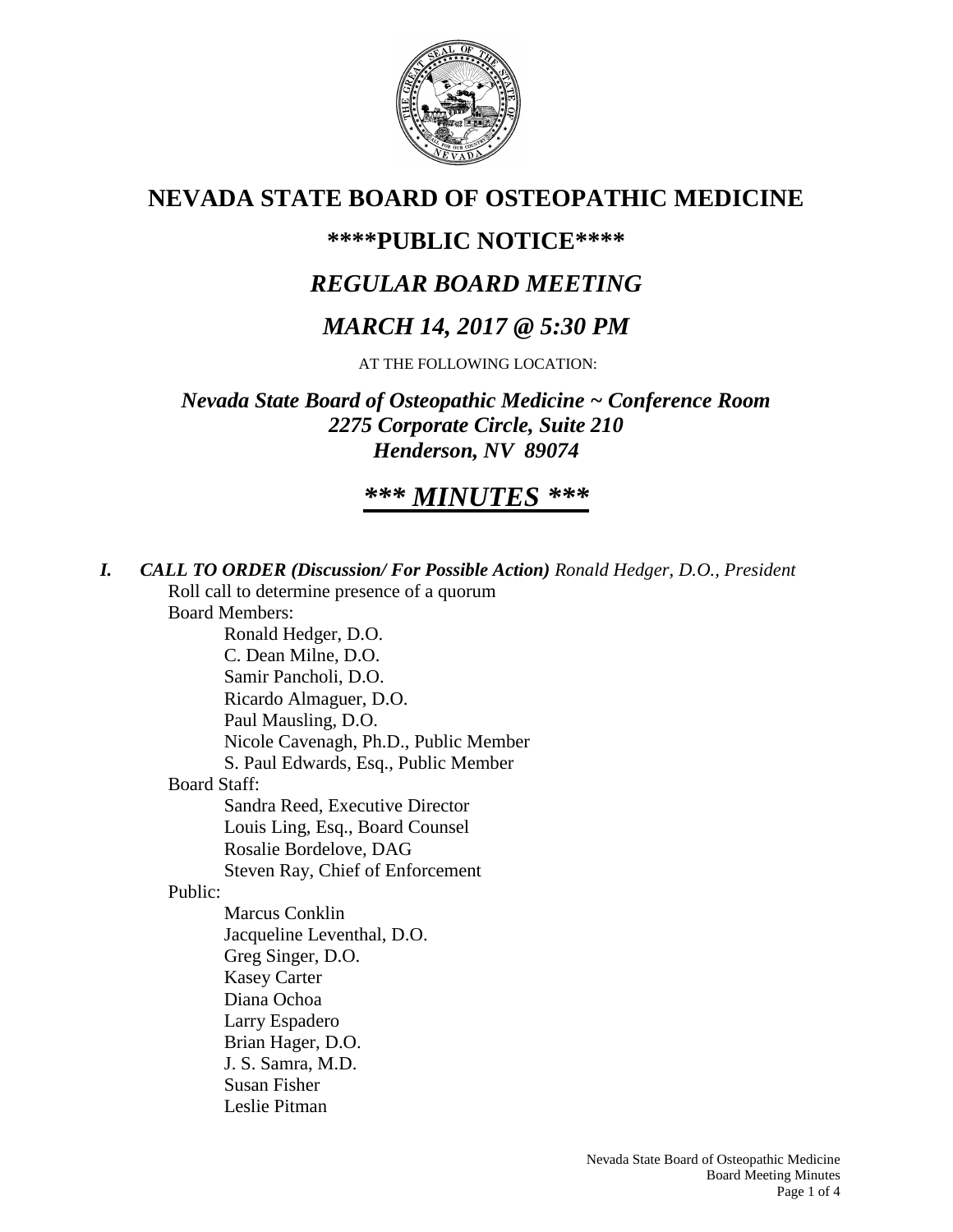## *II. PUBLIC COMMENT*

**NOTE**: *Prior to the commencement and conclusion of a contested case or a quasi-judicial proceeding that may affect the due process rights of an individual, the board may refuse to consider public comment. See NRS 233B.126*

Dr. Hager made comments on agenda item VII regarding anesthesia assistants to strongly urge the Board to go from a neutral position on SB210 to fully against. Dr. Samra strongly encourages the Board to oppose SB210.

#### *III. APPROVAL OF BOARD MEETING MINUTES FROM FEBRUARY 14, 2017, (Discussion/For Possible Action) Ronald Hedger, D.O., President* A motion was made by Dr. Cavenagh to approve the minutes from 02/14/17, seconded by Dr. Pancholi; there being no discussion, the minutes were approved by the Board.

## *IV. CONSENT AGENDA TO GRANT LICENSURE FOR OSTEOPATHIC PHYSICIANS & PHYSICIAN ASSISTANTS (Discussion/ For Possible Action) Ronald Hedger, D.O., President*

Under this item the Board may consider the recommendations of the Executive Director and/or President to grant licensure to the below listed applicants. The Board may remove any applicant's name from the consent motion, but may not discuss the contents of the application for licensure without the applicant present following proper notice pursuant to the open meeting law.

Consent agenda to grant FULL LICENSURE to the following applicants:

## **Osteopathic Physician Name Specialty**

| Bryant Bunting, D.O. |
|----------------------|
| Abbey Burger, D.O.   |
| Jason Castillo, D.O. |
| Nicholas Dirig, D.O. |
| Kovin Huynh, D.O.    |
| Jacob Johnson, D.O.  |
| Wilson Knight, D.O.  |
| Mark Macedo, D.O.    |
| Michelle Mark, D.O.  |
| Jared Martin, D.O.   |
| Manoj Sharma, D.O.   |

Ashley Dewey, PA-C Joseph Bajo, D.O. Katrina Fogel, PA-C Unknown

**Special Licenses NRS.633.411**: **Location** Levi Ballstaedt, D.O. Kingman/Sunrise

## Anesthesiology OB/GYN Psychiatry Orthopedic Surgery Internal Medicine Vascular Surgery Family Medicine **Emergency Medicine** Family Medicine **Emergency Medicine** Internal Medicine

#### **Physician Assistant Supervising Physician**

Ha Le, PA-C Mehrdad Ferdowsian, D.O.

A motion was made by Dr. Milne to approve the above licensees, and seconded by Dr. Cavenagh. They tabled voting on Katrina Fogel, PA-C, since no Supervising Physician was listed.

## *V. + CONSIDERATION/APPROVAL OF REQUEST FOR REVISION TO SETTLEMENT AGREEMENT AND ORDER REGARDING JACQUELINE LEVENTHAL, D.O., IBM*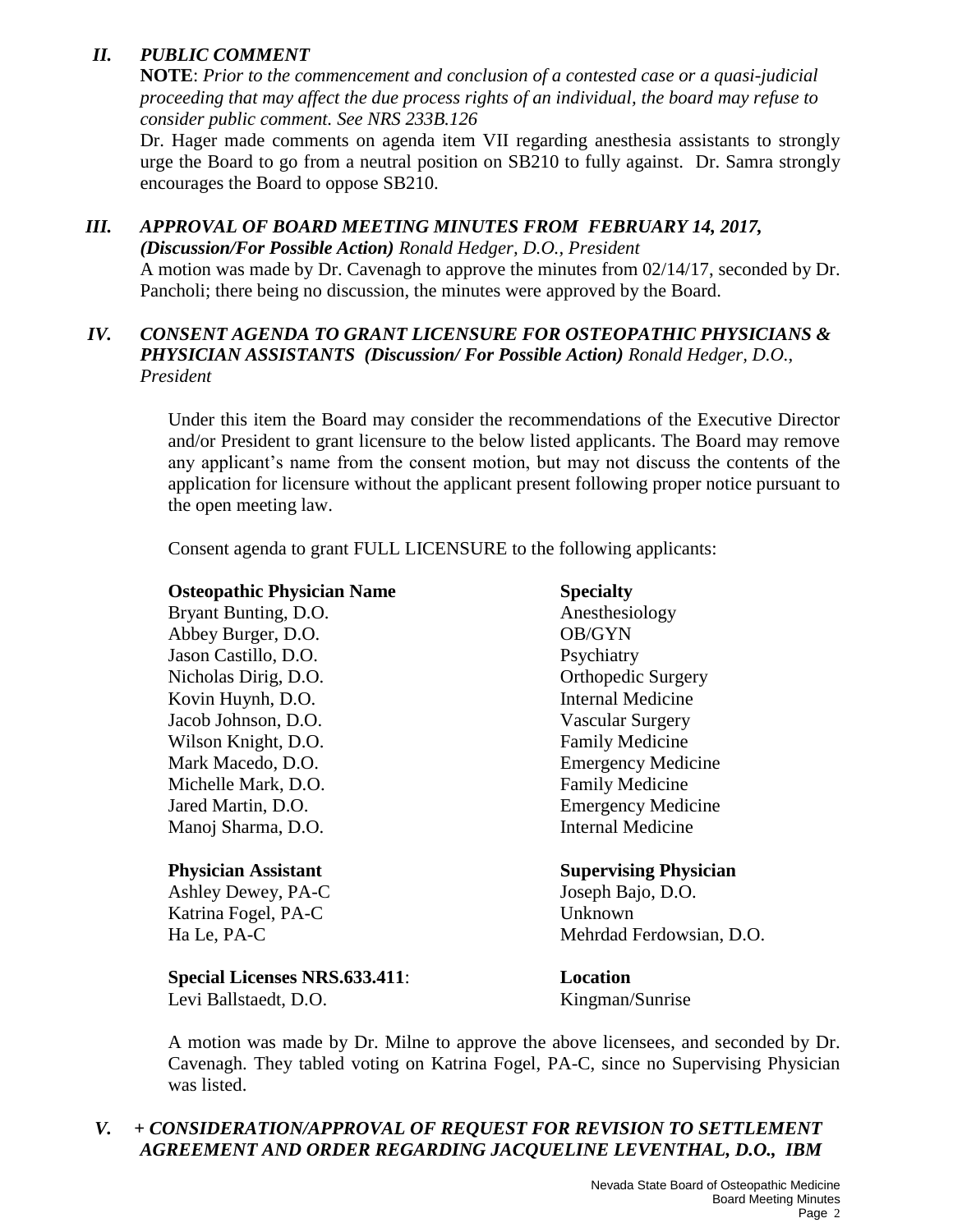#### *SAMIR PANCHOLI, D.O., (Discussion/For Possible Action/Board may go into closed*  **session** *pursuant to NRS 241.030 to move to a closed session because the discussion will have to do with this applicant's character, alleged misconduct, professional competence, or similar items). Ronald Hedger, D.O., President*

Dr. Hedger asked Dr. Leventhal if she would like to go to a closed session or stay in open session. She opted for a closed session. The Board then went into a closed session. After coming back into open session, a discussion was held and a motion was made by Dr. Hedger to table the vote to obtain future information; seconded by Dr. Cavenagh. The motion was approved by the Board with Dr. Almaguer opposed. The IBM was recused from voting.

#### *VI. +CONSIDERATION OF APPLICATION FOR FULL LICENSURE FOR OSTEOPATHIC PHYSICIAN GREG SINGER, D.O., (personal appearance),*

*(Discussion/For Possible Action/Board may go into closed session pursuant to NRS 241.030 to move to a closed session because the discussion will have to do with this applicant's character, alleged misconduct, professional competence, or similar items). Ronald Hedger, D.O., President*

Dr. Hedger asked Dr. Singer if he would like to go to a closed session or stay in an open session. Dr. Singer opted for a closed session. The Board then went into a closed session. After coming back into open session, a motion was made by Dr. Hedger to approve the license, seconded by Dr. Almaguer, and approved by the Board.

## *VII. DISCUSSION/ACTION 2017 LEGISLATIVE UPDATE, (Discussion/For Possible Action) Ronald Hedger, D.O., President*

Mr. Ling explained that we have two items that Ms. Fisher needs to be able to represent the position of this Board to the legislature. The first bill is SB 210. It is the bill regarding anesthesiology assistants. This Board is in section 43, page 27 of the bill. Mr. Ling outlined the provisions of the bill. Mr. Ling explained the terms of a proposed amendment negotiated with the bill's proponents whereby the Board could create regulations to manage anesthesiology assistants whereas under the original bill the Board would have no control over the terms of how AAs would practice. Mr. Ling explained that the Board could choose to approve the bill, stay neutral on the bill, or oppose the bill. Stacy Carter, an anesthesia scheduler, stated that she is opposed to SB210. Brian Hager, D.O., also opposed SB210. Dr. Hedger made a motion to strongly oppose SB210, seconded by Dr. Cavenagh, there being some discussion; the motion to oppose SB210 was approved by the Board. Dr. Mausling abstained from voting. Mr. Ling suggested the Board might prefer to remove Chapter NRS 633 from the bill. Ms. Fisher stated she would look into it with the sponsor. Dr. Pancholi stated that we want to be represented as strongly opposed to all aspects of this bill because it does not support patient safety and there should be consideration by the Medical Examiners Board to reconsider patient safety. He added that he did not want the Board to be viewed as being removed from the bill because of not wanting to be part of it.

Mr. Ling explained SB260, which was to be heard on March 16. The bill allows for MD or DO physicians to enter into collaborative agreements with pharmacists to work with doctors to manage drug therapy for patients. This includes ordering tests and other responsibilities pharmacists may take on regarding therapeutic goals set by the physician. Dr. Hedger made a motion to oppose SB260, and seconded by Dr. Milne. There being some discussion, the motion to oppose SB260 was approved by the Board. Mr. Edwards opposed the motion.

## *VIII. EXECUTIVE DIRECTOR'S REPORT*

- a. Financial Statement
- b. Licensing
- c. Interstate Medical Licensure Compact update. The FBI requires that background check results are not shared with member Compact states, and must be stated so